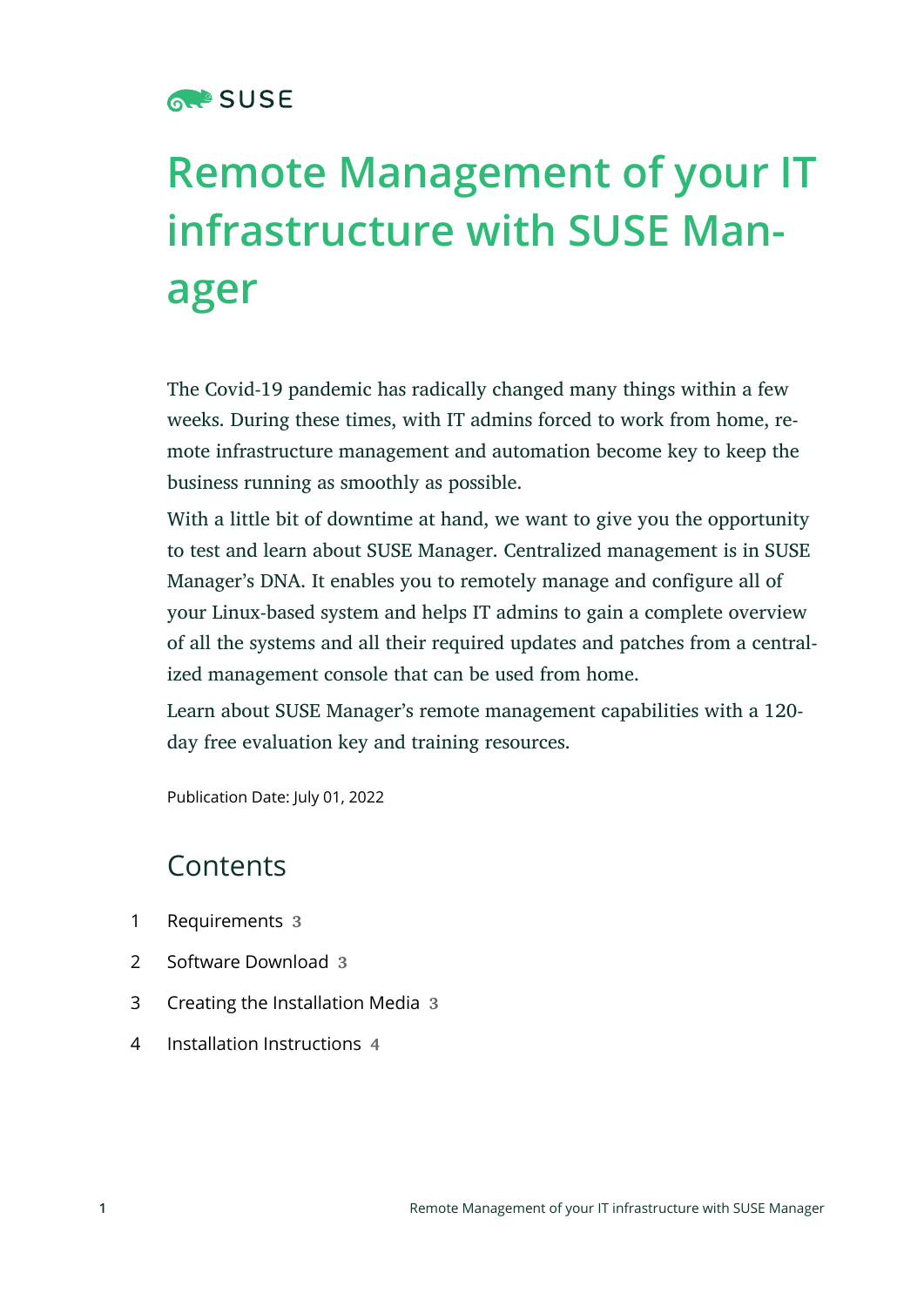- For More [Information](#page-3-1) **4**
- GNU Free [Documentation](#page-3-2) License **4**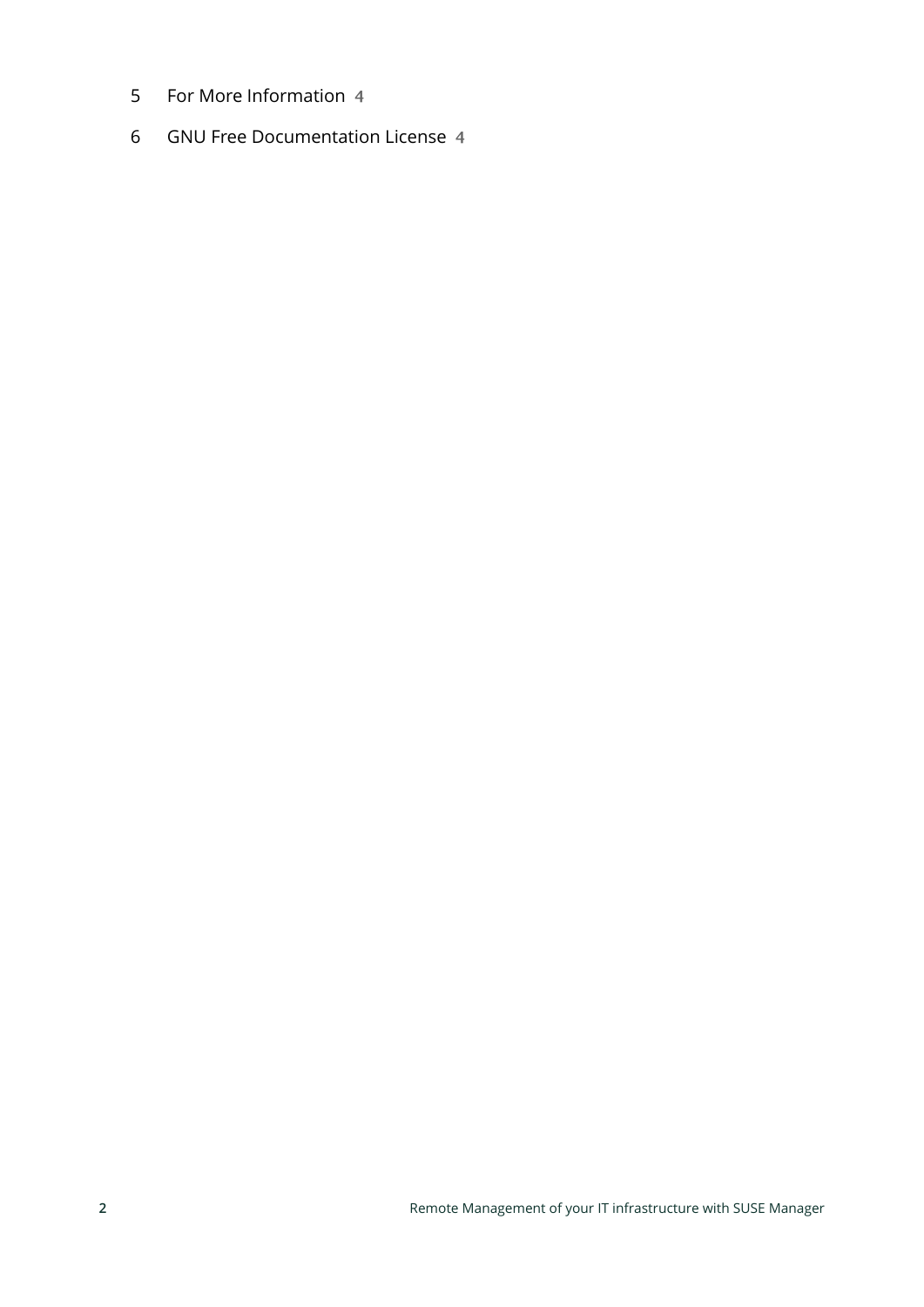## <span id="page-2-0"></span>1 Requirements

<span id="page-2-1"></span>Recommended hardware requirements for each products can be found on the respective download pages mentioned in *[Section 2, "Software Download"](#page-2-1)*.

### 2 Software Download

Download for SUSE Manager is available from [https://www.suse.com/products/suse-manag](https://www.suse.com/products/suse-manager/download/)[er/download/](https://www.suse.com/products/suse-manager/download/) . Each download comes with a 120-day evaluation key that you need to register the product during installation. Before you will be able to download, log in with your existing SUSE account or create a new account.

# <span id="page-2-2"></span>3 Creating the Installation Media

The easiest way to install SUSE Linux is to boot the installation media from a USB Flash drive. To create a bootable USB drive, proceed as follows:

### Tip: Virtual Machine Installation

Creating bootable installation media is only needed when installing on bare metal. In case you are installing on a virtual machine, you can directly use the ISO images you downloaded from the SUSE Web site.

### 3.1 On Linux, MacOS

Copy/download the respective product as described in *[Section 2, "Software Download"](#page-2-1)* and run the following command:

tux > **sudo** dd if=*PATH\_TO\_ISO\_IMAGE* of=*USB\_STORAGE\_DEVICE* bs=4M

Replace *PATH\_TO\_ISO\_IMAGE\_* with the relative or absolute path to the file you downloaded from the SUSE Web site. Replace USB\_STORAGE\_DEVICE\_with the path to the USB flash drive. If you are unsure about the path to the USB drive, run the following command as root :

root # grep -Ff <(hwinfo --disk --short) <(hwinfo --usb --short)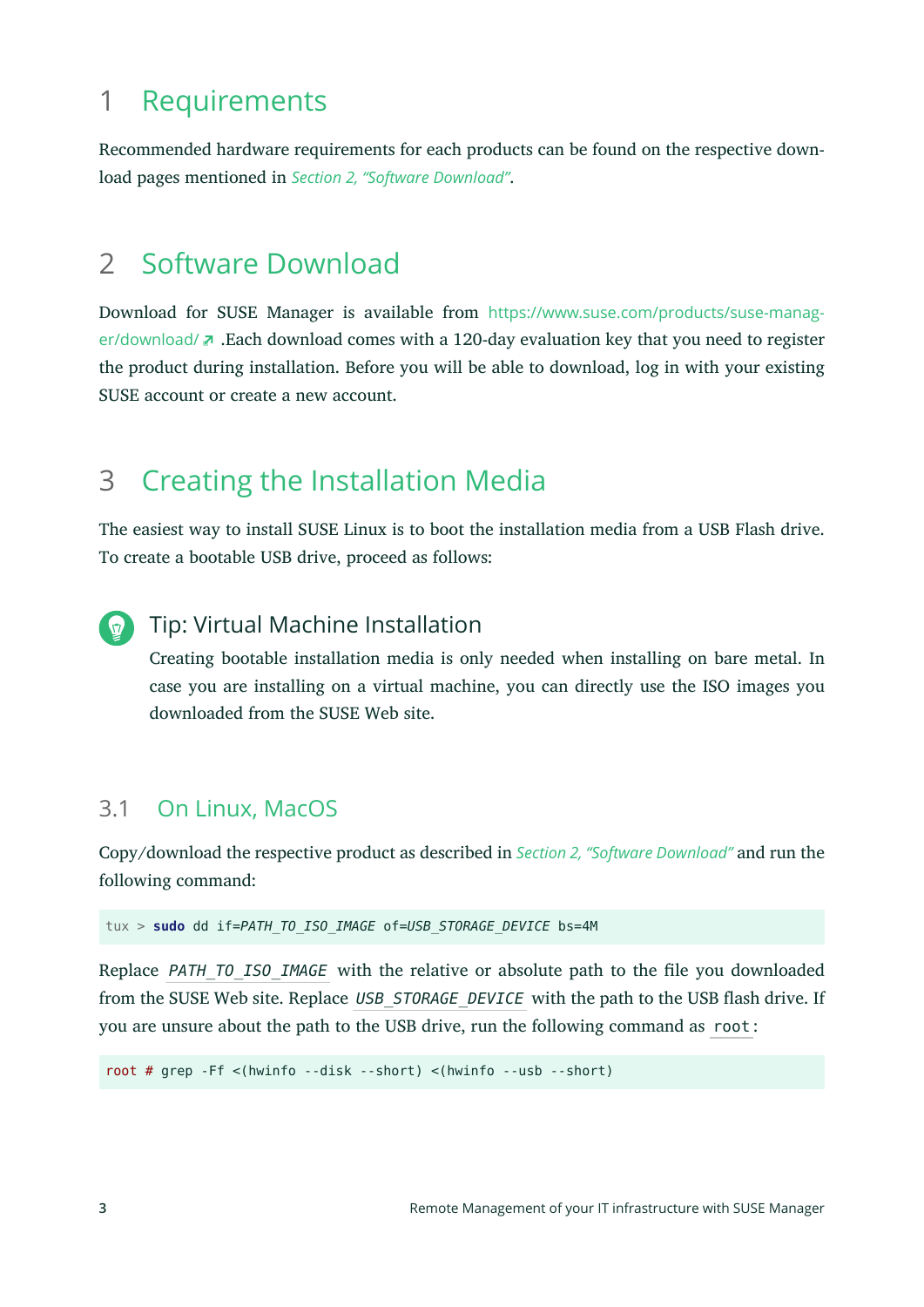### 3.2 On Windows

<span id="page-3-0"></span>There is a large number of USB flashing tools for Windows. One example would be the open source tool called "Etcher" which is available from <https://www.balena.io/etcher/> ...

### 4 Installation Instructions

<span id="page-3-1"></span>Information on how to install SUSE Manager is available in a [separate guide \(https://documen](https://documentation.suse.com/external-tree/en-us/suma/4.0/pdf/suse_manager_installation_guide.pdf)[tation.suse.com/external-tree/en-us/suma/4.0/pdf/suse\\_manager\\_installation\\_guide.pdf\)](https://documentation.suse.com/external-tree/en-us/suma/4.0/pdf/suse_manager_installation_guide.pdf) .

### 5 For More Information

SUSE provides [detailed documentation for SUSE Manager \(https://doc.suse.com/suma/\)](https://doc.suse.com/suma/) .

Additional resources on how to deploy, configure and to learn more about SUSE Manager can be found here:

[SUSE Manager 4.x Depployment and Initial Configuration \(video\) \(https://www.y](https://www.youtube.com/playlist?list=PLAsCOnIVwM3E_ygYzx7E-gYu_hlut2xBB)[outube.com/playlist?list=PLAsCOnIVwM3E\\_ygYzx7E-gYu\\_hlut2xBB\)](https://www.youtube.com/playlist?list=PLAsCOnIVwM3E_ygYzx7E-gYu_hlut2xBB)

Tips and troubleshooting help is available in the SUSE Knowledgebase [\(https://www.suse.com/](https://www.suse.com/support/#knowledgebase) [support/#knowledgebase\)](https://www.suse.com/support/#knowledgebase)  $\blacksquare$ . Choose the respective product and enter a search term to get help on certain topics.

#### <span id="page-3-2"></span>**GNU Free Documentation License**

Copyright (C) 2000, 2001, 2002 Free Software Foundation, Inc. 51 Franklin St, Fifth Floor, Boston, MA 02110-1301 USA. Everyone is permitted to copy and distribute verbatim copies of this license document, but changing it is not allowed.

#### 0. PREAMBLE

The purpose of this License is to make a manual, textbook, or other functional and useful document "free" in the sense of freedom: to assure everyone the effective freedom to copy and redistribute it, with or without modifying it, either commercially or non-commercially. Secondarily, this License preserves for the author and publisher a way to get credit for their work, while not being considered responsible for modifications made by others.

This License is a kind of "copyleft", which means that derivative works of the document must themselves be free in the same sense. It complements the GNU General Public License, which is a copyleft license designed for free software.

We have designed this License to use it for manuals for free software, because free software needs free documentation: a free program should come with manuals providing the same freedoms that the software does. But this License is not limited to software manuals; it can be used for any textual work, regardless of subject matter or whether it is published as a printed book. We recommend this License principally for works whose purpose is instruction or reference.

#### 1. APPLICABILITY AND DEFINITIONS

This License applies to any manual or other work, in any medium, that contains a notice placed by the copyright holder saying it can be distributed under the terms of this License. Such a notice grants a world-wide, royalty-free license, unlimited in duration, to use that work under the conditions stated herein. The "Document", below, refers to any such manual or work. Any member of the public is a licensee, and is addressed as "you". You accept the license if you copy, modify or distribute the work in a way requiring permission under copyright law.

A "Modified Version" of the Document means any work containing the Document or a portion of it, either copied verbatim, or with modifications and/or translated into another language.

A "Secondary Section" is a named appendix or a front-matter section of the Document that deals exclusively with the relationship of the publishers or authors of the Document to the Document's overall subject (or to related matters) and contains nothing that could fall directly within that overall subject. (Thus, if the Document is in part a textbook of mathematics, a Secondary Section may not explain any mathematics.) The relationship could be a matter of historical connection with the subject or with related matters, or of legal, commercial, philosophical, ethical or political position regarding them.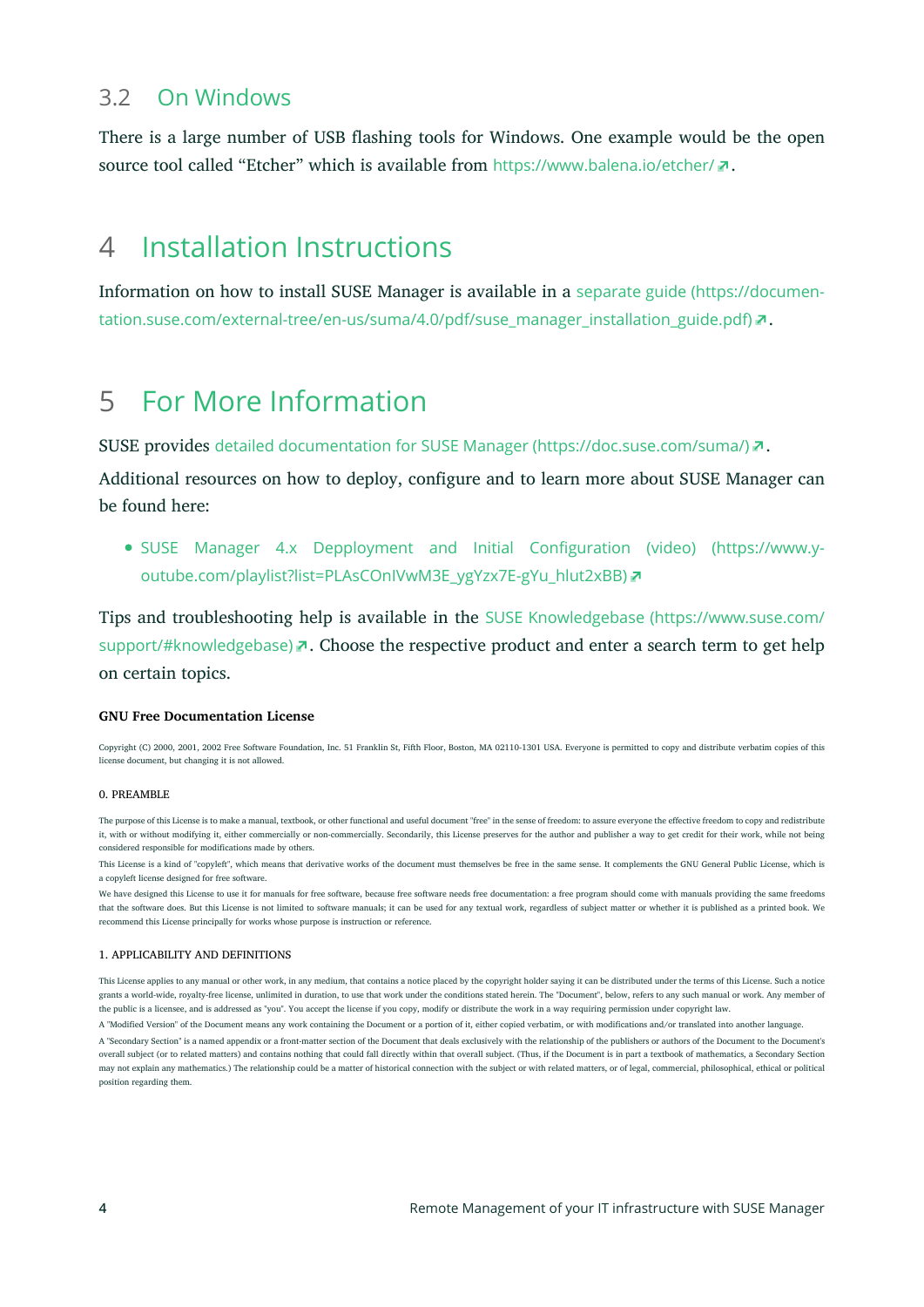The "Invariant Sections" are certain Secondary Sections whose titles are designated, as being those of Invariant Sections, in the notice that says that the Document is released under this License. If a section does not fit the above definition of Secondary then it is not allowed to be designated as Invariant. The Document may contain zero Invariant Sections. If the Document does not identify any Invariant Sections then there are none.

The "Cover Texts" are certain short passages of text that are listed, as Front-Cover Texts or Back-Cover Texts, in the notice that says that the Document is released under this License. A Front-Cover Text may be at most 5 words, and a Back-Cover Text may be at most 25 words.

A "Transparent" copy of the Document means a machine-readable copy, represented in a format whose specification is available to the general public, that is suitable for revising the document straightforwardly with generic text editors or (for images composed of pixels) generic paint programs or (for drawings) some widely available drawing editor, and that is suitable for input to text formatters or for automatic translation to a variety of formats suitable for input to text formatters. A copy made in an otherwise Transparent file format whose markup, or absence of markup, has been arranged to thwart or discourage subsequent modification by readers is not Transparent. An image format is not Transparent if used for any substantial amount of text. A copy that is not "Transparent" is called "Opaque".

Examples of suitable formats for Transparent copies include plain ASCII without markup, Texinfo input format, LaTeX input format, SGML or XML using a publicly available DTD, and standard-conforming simple HTML, PostScript or PDF designed for human modification. Examples of transparent image formats include PNG, XCF and JPG. Opaque formats include proprietary formats that can be read and edited only by proprietary word processors, SGML or XML for which the DTD and/or processing tools are not generally available, and the machine-generated HTML, PostScript or PDF produced by some word processors for output purposes only.

The "Title Page" means, for a printed book, the title page itself, plus such following pages as are needed to hold, legibly, the material this License requires to appear in the title page. For works in formats which do not have any title page as such, "Title Page" means the text near the most prominent appearance of the work's title, preceding the beginning of the body of the text.

A section "Entitled XYZ" means a named subunit of the Document whose title either is precisely XYZ or contains XYZ in parentheses following text that translates XYZ in another language. (Here XYZ stands for a specific section name mentioned below, such as "Acknowledgements", "Dedications", "Endorsements", or "History".) To "Preserve the Title" of such a section when you modify the Document means that it remains a section "Entitled XYZ" according to this definition.

The Document may include Warranty Disclaimers next to the notice which states that this License applies to the Document. These Warranty Disclaimers are considered to be included by reference in this License, but only as regards disclaiming warranties: any other implication that these Warranty Disclaimers may have is void and has no effect on the meaning of this License.

#### 2. VERBATIM COPYING

You may copy and distribute the Document in any medium, either commercially or non-commercially, provided that this License, the copyright notices, and the license notice saying this License applies to the Document are reproduced in all copies, and that you add no other conditions whatsoever to those of this License. You may not use technical measures to obstruct or control the reading or further copying of the copies you make or distribute. However, you may accept compensation in exchange for copies. If you distribute a large enough number of copies you must also follow the conditions in section 3.

You may also lend copies, under the same conditions stated above, and you may publicly display copies.

#### 3. COPYING IN QUANTITY

If you publish printed copies (or copies in media that commonly have printed covers) of the Document, numbering more than 100, and the Document's license notice requires Cover Texts, you must enclose the copies in covers that carry, clearly and legibly, all these Cover Texts: Front-Cover Texts on the front cover, and Back-Cover Texts on the back cover. Both covers must also clearly and legibly identify you as the publisher of these copies. The front cover must present the full title with all words of the title equally prominent and visible. You may add other material on the covers in addition. Copying with changes limited to the covers, as long as they preserve the title of the Document and satisfy these conditions, can be treated as verbatim copying in other respects. If the required texts for either cover are too voluminous to fit legibly, you should put the first ones listed (as many as fit reasonably) on the actual cover, and continue the rest onto adjacent pages. If you publish or distribute Opaque copies of the Document numbering more than 100, you must either include a machine-readable Transparent copy along with each Opaque copy, or state in or with each Opaque copy a computer-network location from which the general network-using public has access to download using public-standard network protocols a complete Transparent copy of the Document, free of added material. If you use the latter option, you must take reasonably prudent steps, when you begin distribution of Opaque copies in quantity, to ensure that this Transparent copy will remain thus accessible at the stated location until at least one year after the last time you distribute an Opaque copy (directly or through your agents or retailers) of that edition to the public.

It is requested, but not required, that you contact the authors of the Document well before redistributing any large number of copies, to give them a chance to provide you with an updated version of the Document.

#### 4. MODIFICATIONS

You may copy and distribute a Modified Version of the Document under the conditions of sections 2 and 3 above, provided that you release the Modified Version under precisely this License, with the Modified Version filling the role of the Document, thus licensing distribution and modification of the Modified Version to whoever possesses a copy of it. In addition, you must do these things in the Modified Version:

- **A.** Use in the Title Page (and on the covers, if any) a title distinct from that of the Document, and from those of previous versions (which should, if there were any, be listed in the History section of the Document). You may use the same title as a previous version if the original publisher of that version gives permission.
- B. List on the Title Page, as authors, one or more persons or entities responsible for authorship of the modifications in the Modified Version, together with at least five of the principal authors of the Document (all of its principal authors, if it has fewer than five), unless they release you from this requirement.
- **C.** State on the Title page the name of the publisher of the Modified Version, as the publisher.
- **D.** Preserve all the copyright notices of the Document.
- **E.** Add an appropriate copyright notice for your modifications adjacent to the other copyright notices.
- **F.** Include, immediately after the copyright notices, a license notice giving the public permission to use the Modified Version under the terms of this License, in the form shown in the Addendum below.
- **G.** Preserve in that license notice the full lists of Invariant Sections and required Cover Texts given in the Document's license notice.
- **H.** Include an unaltered copy of this License.
- **I.** Preserve the section Entitled "History", Preserve its Title, and add to it an item stating at least the title, year, new authors, and publisher of the Modified Version as given on the Title Page. If there is no section Entitled "History" in the Document, create one stating the title, year, authors, and publisher of the Document as given on its Title Page, then add an item describing the Modified Version as stated in the previous sentence.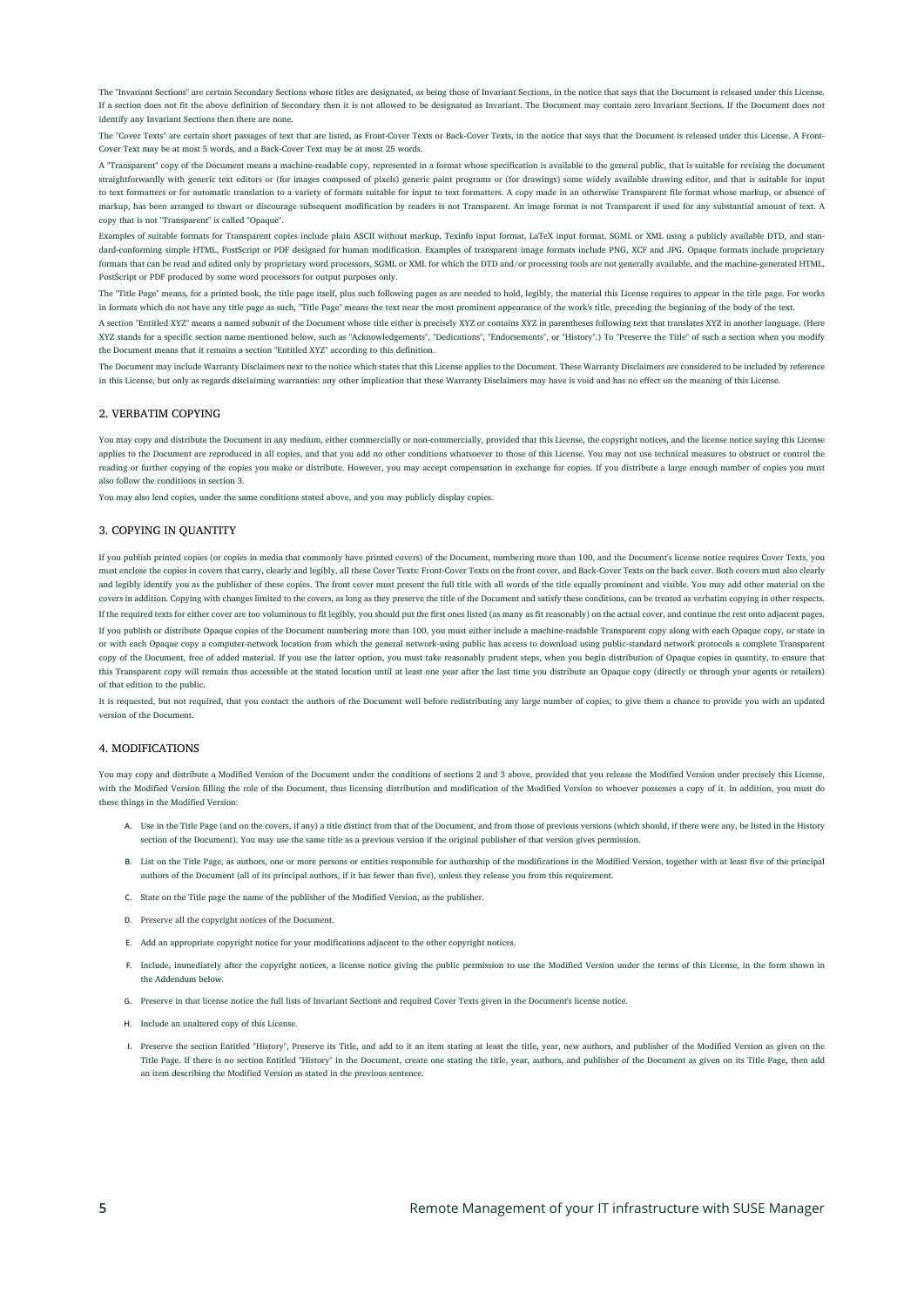- **J.** Preserve the network location, if any, given in the Document for public access to a Transparent copy of the Document, and likewise the network locations given in the Document for previous versions it was based on. These may be placed in the "History" section. You may omit a network location for a work that was published at least four years before the Document itself, or if the original publisher of the version it refers to gives permission.
- **K.** For any section Entitled "Acknowledgements" or "Dedications", Preserve the Title of the section, and preserve in the section all the substance and tone of each of the contributor acknowledgements and/or dedications given therein.
- **L.** Preserve all the Invariant Sections of the Document, unaltered in their text and in their titles. Section numbers or the equivalent are not considered part of the section titles.
- **M.** Delete any section Entitled "Endorsements". Such a section may not be included in the Modified Version.
- **N.** Do not retitle any existing section to be Entitled "Endorsements" or to conflict in title with any Invariant Section.
- **O.** Preserve any Warranty Disclaimers.

If the Modified Version includes new front-matter sections or appendices that qualify as Secondary Sections and contain no material copied from the Document, you may at your option designate some or all of these sections as invariant. To do this, add their titles to the list of Invariant Sections in the Modified Version's license notice. These titles must be distinct from any other section titles. You may add a section Entitled "Endorsements", provided it contains nothing but endorsements of your Modified Version by various parties--for example, statements of peer review or that the text has been approved by an organization as the authoritative definition of a standard.

You may add a passage of up to five words as a Front-Cover Text, and a passage of up to 25 words as a Back-Cover Text, to the end of the list of Cover Texts in the Modified Version. Only one passage of Front-Cover Text and one of Back-Cover Text may be added by (or through arrangements made by) any one entity. If the Document already includes a cover text for the same cover, previously added by you or by arrangement made by the same entity you are acting on behalf of, you may not add another; but you may replace the old one, on explicit permission from the previous publisher that added the old one.

The author(s) and publisher(s) of the Document do not by this License give permission to use their names for publicity for or to assert or imply endorsement of any Modified Version.

#### 5. COMBINING DOCUMENTS

You may combine the Document with other documents released under this License, under the terms defined in section 4 above for modified versions, provided that you include in the combination all of the Invariant Sections of all of the original documents, unmodified, and list them all as Invariant Sections of your combined work in its license notice, and that you preserve all their Warranty Disclaimers.

The combined work need only contain one copy of this License, and multiple identical Invariant Sections may be replaced with a single copy. If there are multiple Invariant Sections with the same name but different contents, make the title of each such section unique by adding at the end of it, in parentheses, the name of the original author or publisher of that section if known, or else a unique number. Make the same adjustment to the section titles in the list of Invariant Sections in the license notice of the combined work.

In the combination, you must combine any sections Entitled "History" in the various original documents, forming one section Entitled "History"; likewise combine any sections Entitled "Acknowledgements", and any sections Entitled "Dedications". You must delete all sections Entitled "Endorsements".

#### 6. COLLECTIONS OF DOCUMENTS

You may make a collection consisting of the Document and other documents released under this License, and replace the individual copies of this License in the various documents with a single copy that is included in the collection, provided that you follow the rules of this License for verbatim copying of each of the documents in all other respects.

You may extract a single document from such a collection, and distribute it individually under this License, provided you insert a copy of this License into the extracted document, and follow this License in all other respects regarding verbatim copying of that document.

#### 7. AGGREGATION WITH INDEPENDENT WORKS

A compilation of the Document or its derivatives with other separate and independent documents or works, in or on a volume of a storage or distribution medium, is called an "aggregate" if the copyright resulting from the compilation is not used to limit the legal rights of the compilation's users beyond what the individual works permit. When the Document is included in an aggregate, this License does not apply to the other works in the aggregate which are not themselves derivative works of the Document.

If the Cover Text requirement of section 3 is applicable to these copies of the Document, then if the Document is less than one half of the entire aggregate, the Document's Cover Texts may be placed on covers that bracket the Document within the aggregate, or the electronic equivalent of covers if the Document is in electronic form. Otherwise they must appear on printed covers that bracket the whole aggregate.

#### 8. TRANSLATION

Translation is considered a kind of modification, so you may distribute translations of the Document under the terms of section 4. Replacing Invariant Sections with translations requires special permission from their copyright holders, but you may include translations of some or all Invariant Sections in addition to the original versions of these Invariant Sections. You may include a translation of this License, and all the license notices in the Document, and any Warranty Disclaimers, provided that you also include the original English version of this License and the original versions of those notices and disclaimers. In case of a disagreement between the translation and the original version of this License or a notice or disclaimer, the original version will prevail. If a section in the Document is Entitled "Acknowledgements", "Dedications", or "History", the requirement (section 4) to Preserve its Title (section 1) will typically require changing the actual title.

#### 9. TERMINATION

You may not copy, modify, sublicense, or distribute the Document except as expressly provided for under this License. Any other attempt to copy, modify, sublicense or distribute the Document is void. and will automatically terminate your rights under this License. However, parties who have received copies, or rights, from you under this License will not have their licenses terminated so long as such parties remain in full compliance.

#### 10. FUTURE REVISIONS OF THIS LICENSE

The Free Software Foundation may publish new, revised versions of the GNU Free Documentation License from time to time. Such new versions will be similar in spirit to the present version, but may differ in detail to address new problems or concerns. See <http://www.gnu.org/copyleft/>  $\mathbb{Z}$ .

Each version of the License is given a distinguishing version number. If the Document specifies that a particular numbered version of this License "or any later version" applies to it, you have the option of following the terms and conditions either of that specified version or of any later version that has been published (not as a draft) by the Free Software Foundation. If the Document does not specify a version number of this License, you may choose any version ever published (not as a draft) by the Free Software Foundation.